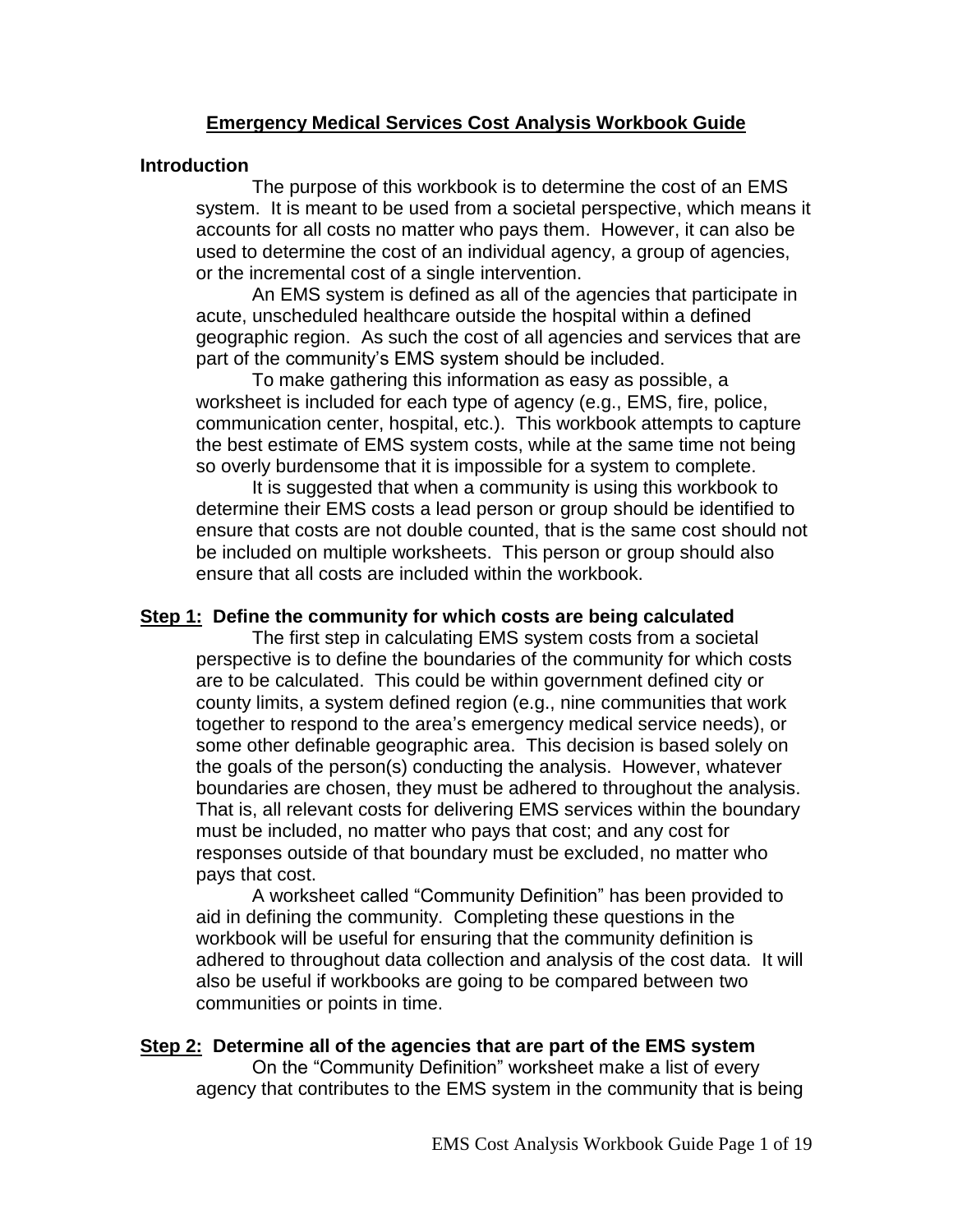costed. These agencies may not directly participate in patient care and may not be what would traditionally be called an agency. For example, a state agency may provide communication equipment or a police department may provide a training facility. These agencies should then be categorized using the types of agencies listed in Table 1. There is a tab in the workbook for each of these agency types. If in the community for which costs are being calculated one of the types of agencies listed does not participate in the EMS system, click on that tab and type "N/A" next to "name of agency" and leave the rest of that worksheet blank. Do not delete the worksheet as this may result in the spread sheet formulas failing to function properly. If the community has an agency type which is not specifically listed in Table 1 pick the type of agency that is closest to it.

| <b>Agency Type</b>                      | <b>Naming</b>     | <b>Example</b>   |
|-----------------------------------------|-------------------|------------------|
|                                         | <b>Convention</b> |                  |
| <b>Emergency Medical Service (i.e.,</b> | <b>EMS</b>        | EMS <sub>1</sub> |
| ground ambulance service)               |                   |                  |
| <b>Police Department</b>                | <b>PLC</b>        | PLC1             |
| <b>Fire Department</b>                  | <b>FRE</b>        | FRE1             |
| Air Medical /Other Specialty (e.g.,     | <b>AIR</b>        | AIR1             |
| boat transport) Transport Service       |                   |                  |
| <b>Communication Center</b>             | <b>CMC</b>        | CMC <sub>1</sub> |
| <b>Public Health Agency</b>             | <b>PHS</b>        | PHS <sub>1</sub> |
| <b>Specialty Teams/HAZMAT</b>           | <b>STS</b>        | STS <sub>1</sub> |
| <b>Hospital</b>                         | <b>HSP</b>        | HSP <sub>1</sub> |
| <b>Community Disaster Preparedness</b>  | <b>CDP</b>        | CDP <sub>1</sub> |
|                                         | <b>SSS</b>        | Only one page    |
| <b>Shared System Services</b>           |                   | is allowed       |
|                                         |                   | Only one page    |
| <b>Bystander Training</b>               | <b>BYS</b>        | is allowed       |

|  |  |  | Table 1: Types of Agencies that can be used |
|--|--|--|---------------------------------------------|
|--|--|--|---------------------------------------------|

If there are multiple agencies of a listed type insert a worksheet for each agency of that type. For example, if there are multiple EMS agencies within the community, a separate worksheet should be completed for each of the EMS agencies. To create a new worksheet for another EMS agency:

- 1. Insert a blank worksheet by selecting WORKSHEET from the insert menu. A new tab will appear at the bottom of the screen labeled "sheet 1".
- 2. Click on the tab for this worksheet and drag it so that it is placed in between the "EMS1" and "EMS999" tabs.
- 3. Click on the "EMS999" worksheet tab and select all the cells by clicking on the box above row 1 and to the left of column A. The entire worksheet will be highlighted.
- 4. From the EDIT menu select COPY.
- 5. Click on the tab of the new worksheet, labeled "sheet 1".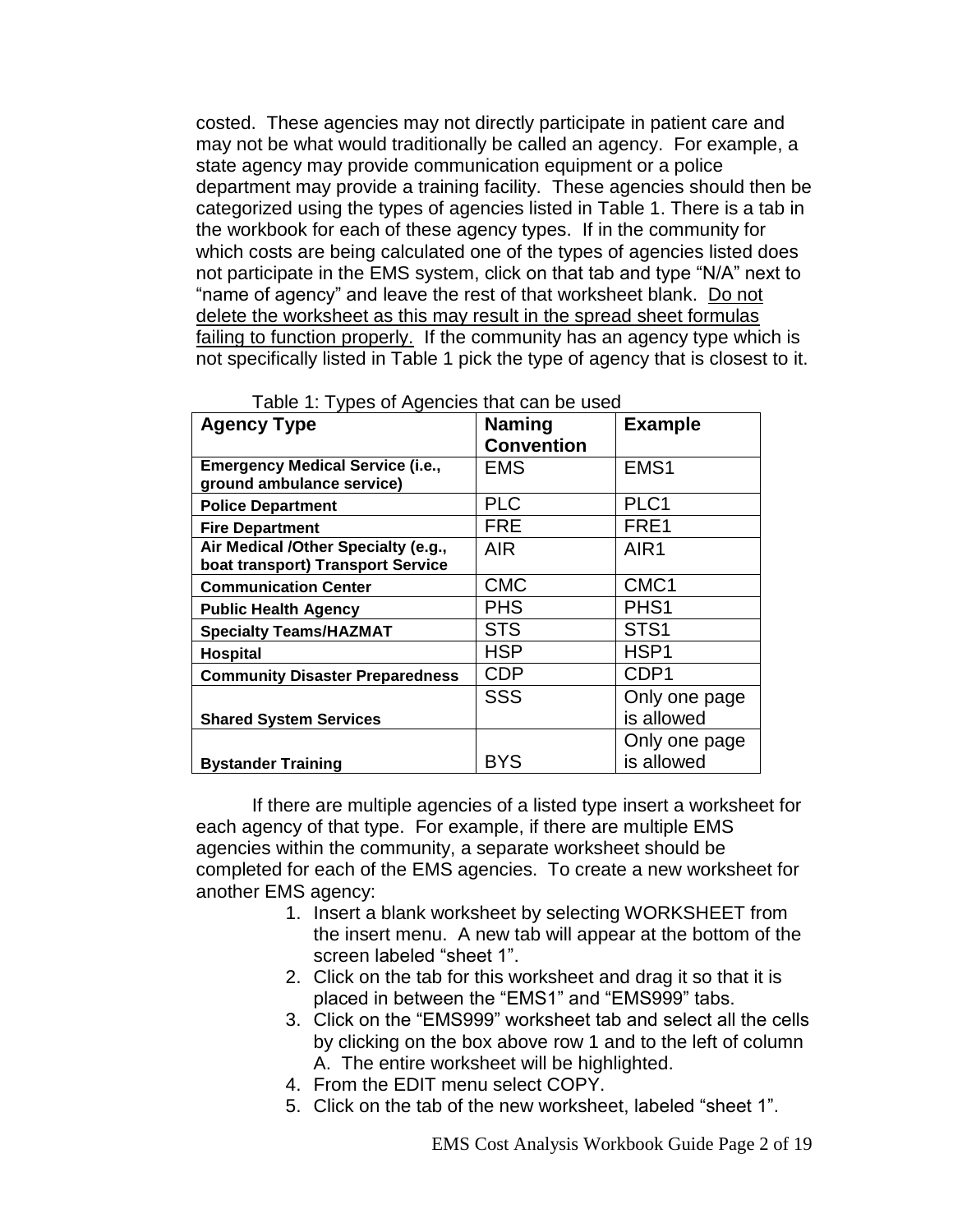- 6. Click on cell A1 and from the EDIT menu select PASTE.
- 7. From the VIEW menu select ZOOM and 75%.
- 8. Click on cell C15 and from the WINDOWS menu select FREEZE PANES.
- 9. Right-click on the tab of the new worksheet and select RENAME. Type in "EMS2" (all upper case and no spaces) and hit the return/enter key.

There is now a worksheet for a second EMS agency. To add additional worksheets for other EMS agencies, follow the steps described above, renaming the worksheets sequentially EMS3, EMS4, etc. and place them so that they are always between EMS1 and EMS999. The workbook can only accommodate 999 of any one agency type but it is not anticipated that a community would need more than that. Similarly, to add worksheets for other agency types like police or fire, follow the steps outlined above, but using the naming convention shown in Table 1. The order of tabs for each specific agency type must follow sequentially from left to right: AGENCY1, AGENCY2, AGENCY3, etc., AGENCY999, TOTALAGENCY.

When adding a new worksheet for an agency type, always move the new worksheet in between AGENCY1 and AGENCY999 and rename it with the next sequential number. Never move the AGENCY1, AGENCY999 or TOTALAGENCY worksheets. Never enter data on to the worksheet pages labeled AGENCY999 or TOTALAGENCY. Do not move or delete worksheet "CPICF". Failure to follow these directions will result in the total cost being miscalculated.

# **Communication Center**

The cost of communication may be spread over several agencies. Communication includes, but is not limited to, primary and secondary Public Safety Answering Points (PSAP) and operational communications. Be sure to complete an agency worksheet for each Communication Center (CMC) (if they exist as a separate agency), and/or include the cost of communication within each agency (i.e., radios, secondary dispatch, etc.) on their respective worksheets. In the equipment section of the worksheet include trunk systems or other communication equipment that is devoted to EMS/public safety. Do not include the costs of general public communication infrastructure (e.g., cell phone towers) as these are considered general public utilities or "sunk costs".

If there is communication infrastructure that is paid for by an agency that provides no other EMS services, a worksheet should still be created for that agency and it should include only the communication costs (e.g., state law enforcement that provides repeaters) and a percent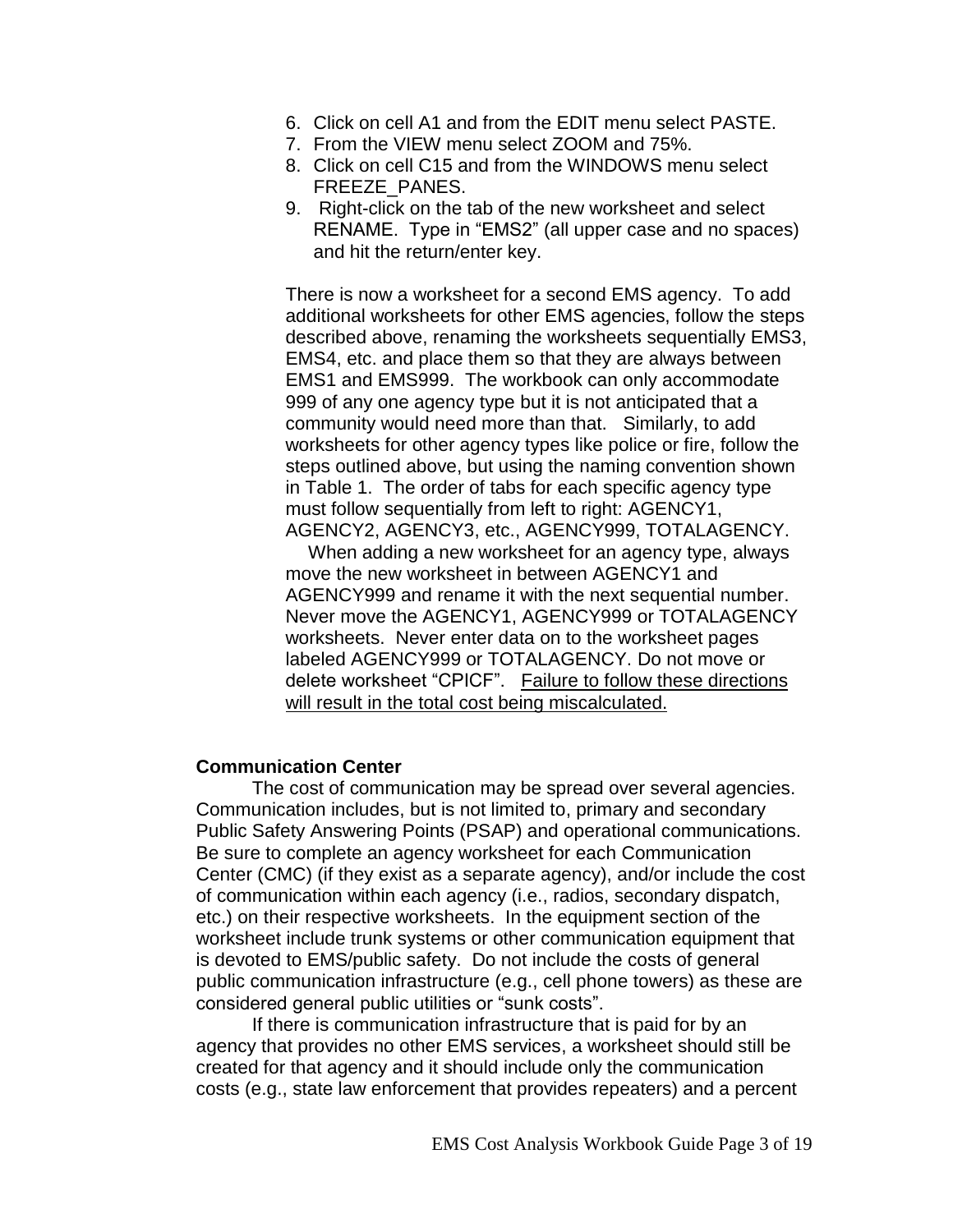use by EMS should be determined (see Step 3). This percent should be calculated based on the percent of calls sent through the system that are medical (option #1 in step 3). The percent of time on medical calls (option #2 in step 3) is preferred but is probably not feasible to measure.

# **Specialty Teams**/**Hazmat**

The Hazmat or other specialty teams (like swift water rescue, high angle rescue, trench, confined space) may reside within one of the agencies already listed in the workbook or it may be a separate agency. However, because Hazmat and other specialty activities can be expensive and only a small proportion of the activities are related to EMS these costs should be placed on a separate worksheet and the percent involved in EMS should be calculated. These worksheets will be labeled using the designation STS.

When selecting what teams to include separately use the following as a general rule: If a non-EMS agency is performing their traditional role these costs or activities should not be included or separated out as a specialty team. That is if a fire department fights a fire where a patient is trapped inside, the cost of removing that patient should not be attributed to EMS since the fire agency was performing their traditional role. However, the cost of heavy rescue equipment used to extricate a patient entrapped in a vehicle after a crash should be considered as well as the cost of providing patient decontamination. A way to differentiate whether an activity is an EMS related event is to determine if an ambulance is being sent to the scene in case there is a patient.

To calculate the percent of time a specialty team is involved in EMS, determine the percent of time they spend responding to calls that involve a patient and the time they spend training for patient related activities compared to calls where clean up activities are performed without involving a patient and total training time (Option #2, Step 3).

# **Hospital**

The Hospital (HSP) worksheet should be used to account for any EMS specific goods or services that are provided by local hospitals. A separate worksheet may be created for each hospital in the region or a single worksheet that accounts for all of the services provided by all of the hospitals can be created. Only the cost of EMS-related items or activities should be included on the worksheet. That is, it is not necessary to account for the cost of hospital care of EMS patients on this worksheet or any other function the hospital provides for the community. For example, if replacement equipment is given to EMS by a local hospital, then a worksheet should be created for that hospital as an agency and the cost of equipment given to EMS should be determined. This should be the actual cost of the equipment, not the hospital charge. Also, if there is a linen, medication, or other exchange program, account for the cost of those programs. Further, if medical direction or hospital communication devices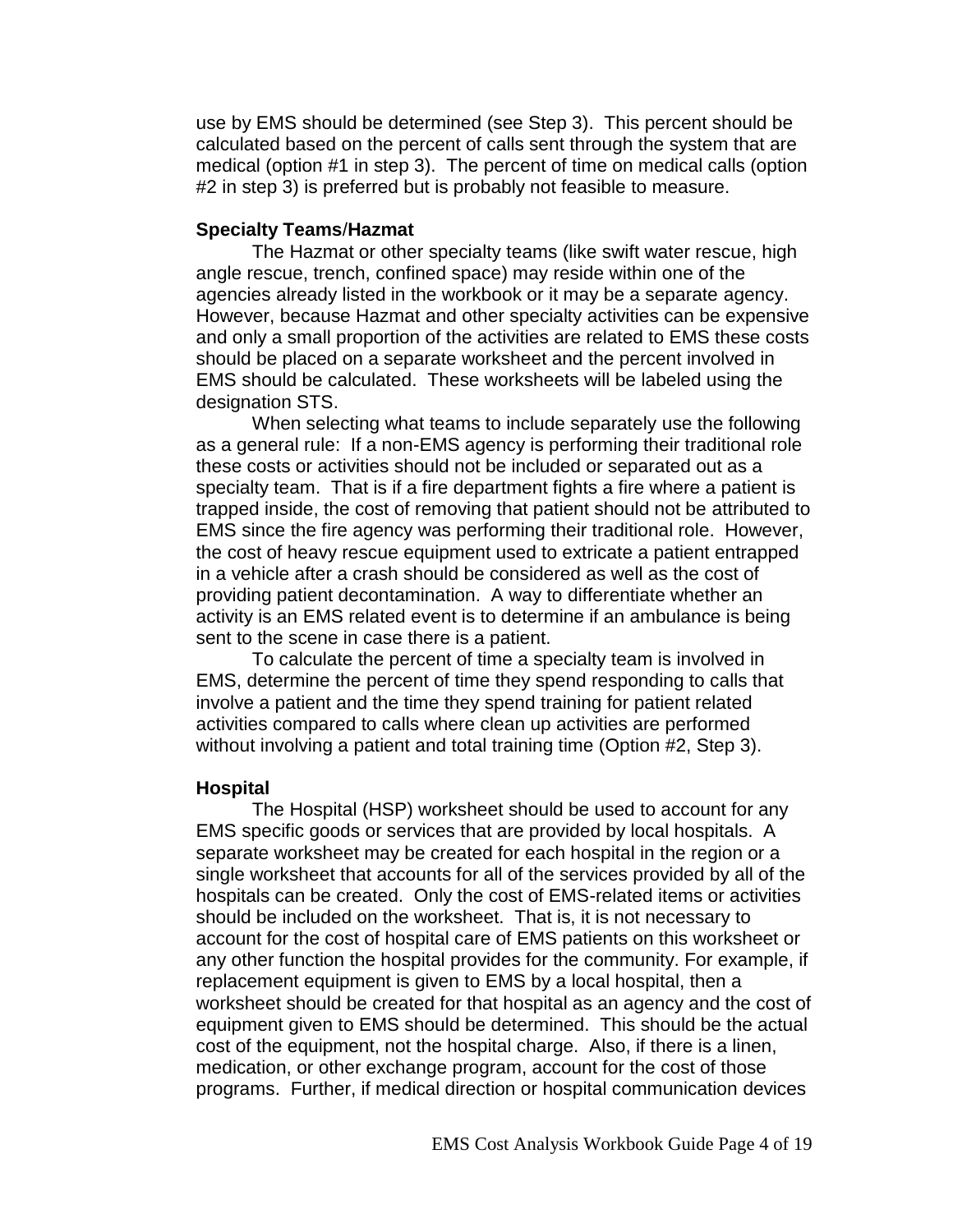are provided by the hospital these should be included on the hospital worksheet.

Hospital costs may actually represent a variety of organizations that provide salaries, services, and goods within the hospital. For example, a hospital could provide on-line medical direction via physicians whose salaries are paid for through a practice plan, hospital communication equipment paid for through the hospital budget, and secretarial support and office supplies paid for through a medical school's budget. It is important that all these costs are included. Also account for the time required to notify the emergency department that EMS is bringing a patient to the facility, even when no on-line medical direction is provided.

# **Medical Direction**

Physician, nurse, or other healthcare provider time for direct (on-line) and indirect (e.g., creating protocols, serving on oversight committees, and conducting quality of care reviews) medical direction should be accounted for even if it is provided by individuals who are working in an emergency department while also performing clinical duties, or on a voluntary or uncompensated basis. To calculate the human resource cost for these providers, identify the number of hours worked on this activity, and whether this activity was shared (e.g., also providing clinical care) or dedicated to EMS. If shared, estimate the proportion of time that the worker devotes to EMS (see Step 2). For example, if physicians spend 1 hour of each 12 hour clinical shift providing on-line medical direction to EMS providers, then enter 730 hours in the human resource section for the number of hours worked per year (1 hour per shift times 2 shifts per day times 365 days per year). Then estimate the average hourly wage and benefits for a physician in that emergency department. If residents or other staff participate, their time involved should be determined separately and their regular pay rate used instead of the higher attending physician rate. This could also be calculated by taking the overall number of calls separated by the type of provider who takes the call and then multiplied by the average time on a call and that level of provider's average salary. This information would be included in the Hospital (HSP) worksheet.

If an EMS agency contracts with a local hospital for medical direction, this cost should be accounted for using the hospital worksheet and the contract charges should not be included on the EMS worksheet. However, if it is not possible to complete the hospital worksheet for those costs, then the EMS contract cost should be reported instead. These costs should not be included on both the EMS agency and the hospital worksheets since that would result in an over-estimation of medical direction costs. Further, the contract charges may not represent the true costs. Account for all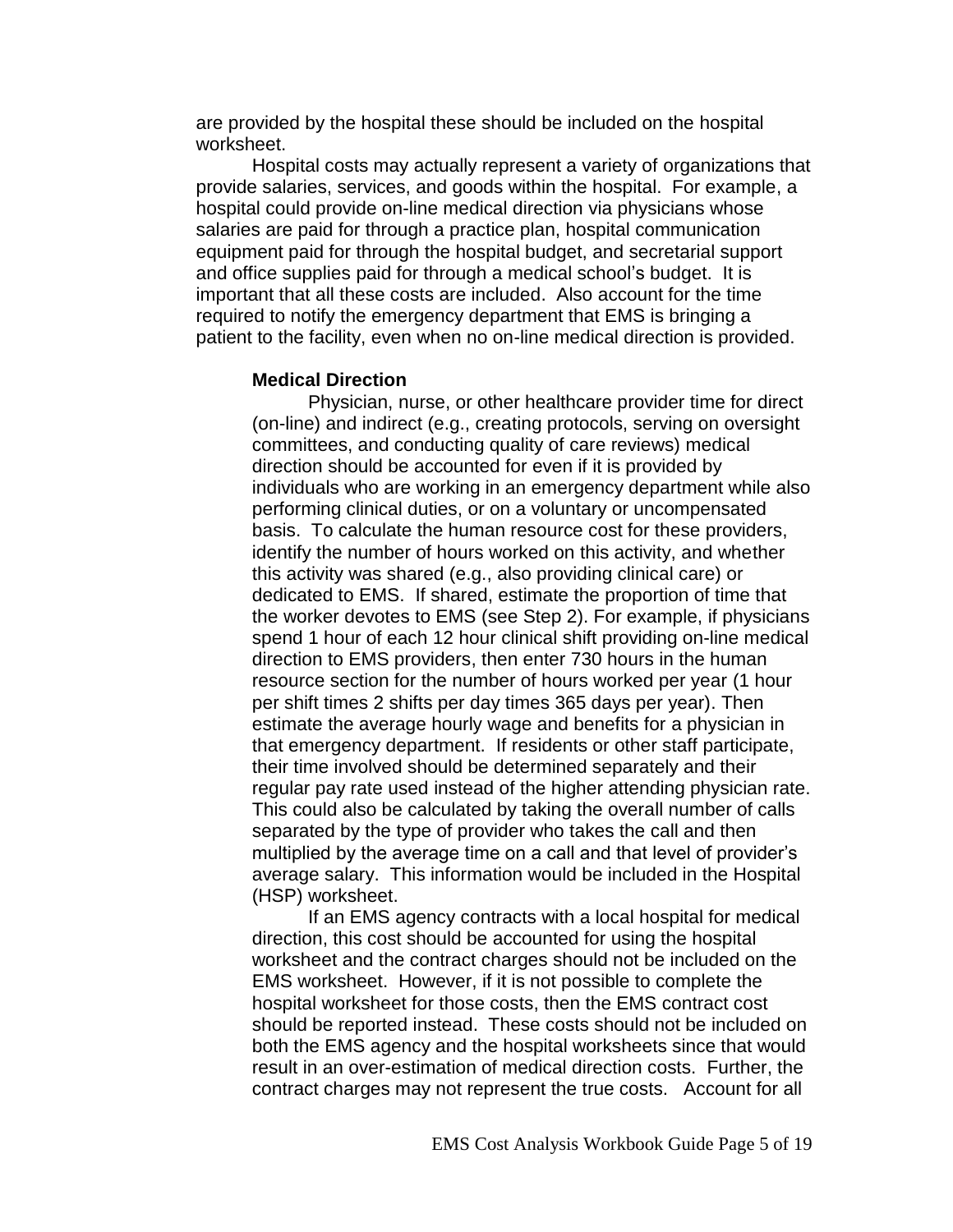medical direction costs even if the contract is less expensive than the true cost.

Medical Directors for an EMS agency participate in a variety of activities. Whether this time is provided as part of their hospital duties, as an employee of the EMS agency, or as a private citizen, these costs must be accounted for. This includes time spent creating protocols, serving on oversight committees, conducting quality reviews, etc. The time spent on these activities as well as use of support staff and equipment should be included on the hospital or EMS agency worksheets. If it is necessary to create a separate worksheet for medical direction it should be labeled as an additional hospital (HSP) worksheet.

#### **Community Disaster Preparedness**

The costs of community disaster preparedness operations outside of the listed agencies (e.g., Emergency Operations Center) that are purchased for the community need to be accounted for as they relate to the EMS response. These costs could include emergency operations centers, a specialty community disaster response team, or other related activities and they should be included on the Community Disaster Preparedness (CDP) worksheet. This worksheet should include any extra equipment, personnel, building space, etc. used solely for the community's medical response to a disaster or preparedness. The distinction for what is medical may not always be apparent but in general use costs associated with the care of a patient during a disaster or other major event (e.g., triage tags, patient stretchers). In particular, determine the proportion of an emergency operations center that is devoted to the medical response.

Disaster preparedness equipment purchased by an agency for their disaster response activities should be included on their worksheet, but make sure these items are not double-counted by including them on multiple worksheets. The Community Disaster Preparedness worksheet should not include equipment or personnel that are already accounted for on one of the other agency worksheets.

#### **Shared System Services**

If there are costs that are spread across the whole system and are not paid by any of the agencies listed in table 1 then include those costs on the Shared System Services (SSS) worksheet. However, do not double-count those costs by including them on multiple worksheets. For example, to calculate the cost of EMS for a county that has multiple volunteer EMS agencies and the county government provides insurance and OSHA training for all of the volunteer care providers, use the worksheet titled SSS and list those costs. Do not include the cost of those services on the worksheet for each EMS agency since they are represented on the SSS worksheet.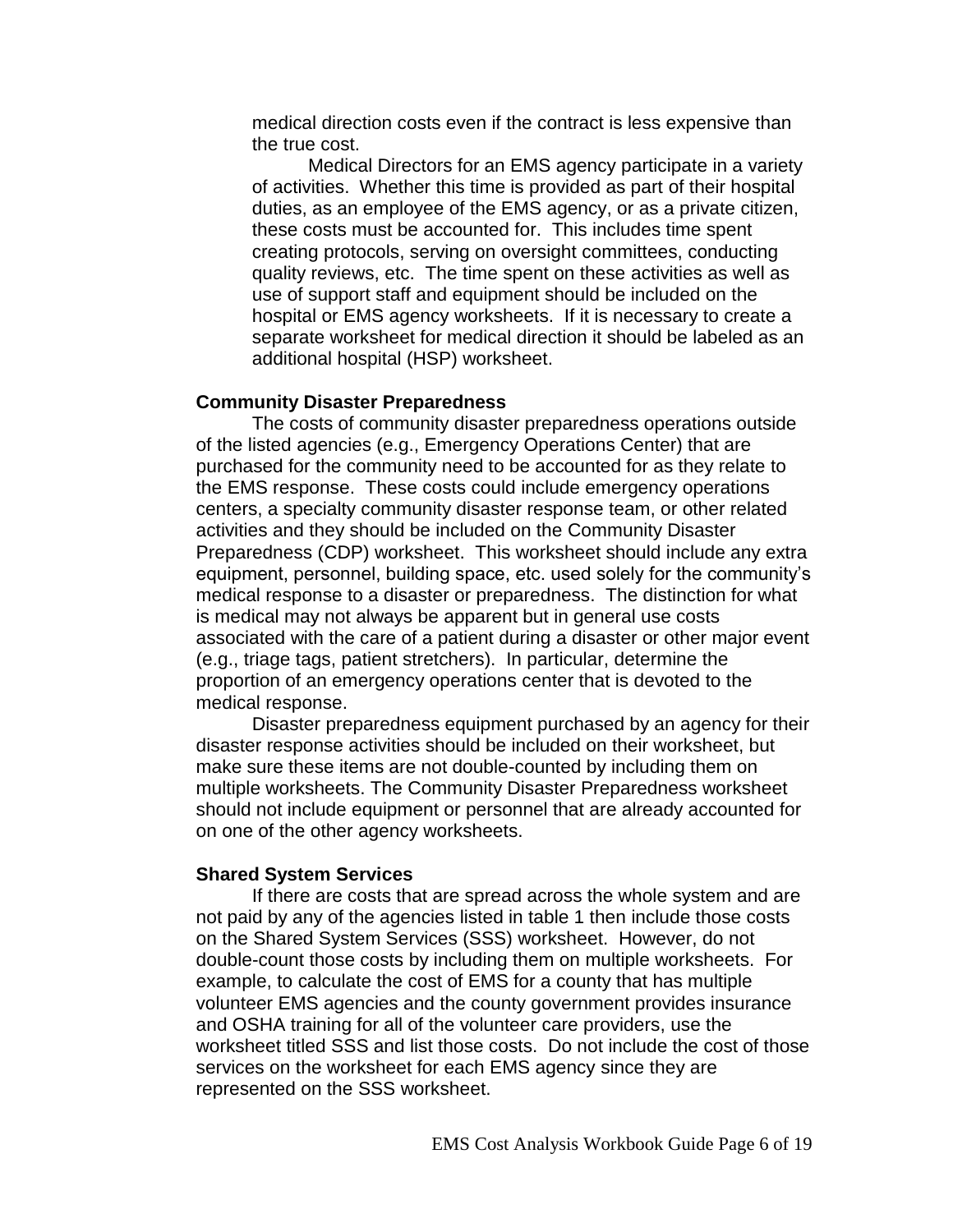# **Businesses/Universities and other entities that Provide Emergency Medical Care**

Businesses, universities, prisons or other entities might have their own internal emergency medical response teams and equipment. These should be considered as the list of potential agencies is developed. However, a worksheet should only be developed for these agencies if they are considered a part of the formal EMS system. A test for this is whether or not their presence changes the resources that are sent to the scene when there is an emergency request for aid. For example, if when a university has a medical emergency their internal EMS providers care for and transport the patient then this should be considered an EMS agency and a worksheet should be created for them and labeled using the EMS agency type naming convention. On the other hand, if a university has responders but they have no duty to respond, are not licensed within the community, and/or are not a recognized part of the EMS system and the local EMS agency would still send the same response to the call as they would if it had come from a local residence then no worksheet should be created for that agency.

# **Step 3: Estimate the percent of time that each agency is involved in EMS**

A given agency might serve several roles within the community that is being costed in addition to the EMS services it might provide (e.g., a fire department might provide EMS and fire suppression services). Including the total cost of such an agency would over-estimate the cost of an EMS system but ignoring it would under-estimate the costs. To address this issue, calculate the total cost of the agency (excluding any segments of the agency that have no EMS role as described in step 1) and then determine the percent of the agency that is involved in EMS. The calculation of this percentage is controversial. At the top of each worksheet, provide information that can be used to estimate the percent of time each agency is involved in EMS. The worksheet is designed so that 100% is the default value that is used unless the user inserts their local data into these cells replacing the default value of 1.

Four possible ways to calculate this percent are to: option 1 determine the percent of calls that are EMS related compared to the total number of calls (distributing readiness time across all functions); option 2 determine the percent of time responding to, treating or returning from EMS calls compared to the total time on any calls (distributing readiness time across all functions); option 3 - determine the percent of time responding to, treating or returning from EMS calls compared to the total time available (excluding the cost of readiness from the EMS costs); or option 4 - determine the percent of time responding to, treating or returning from EMS calls and waiting for a call compared to the total time available (includes all of the cost of readiness in the EMS costs) (Table 2).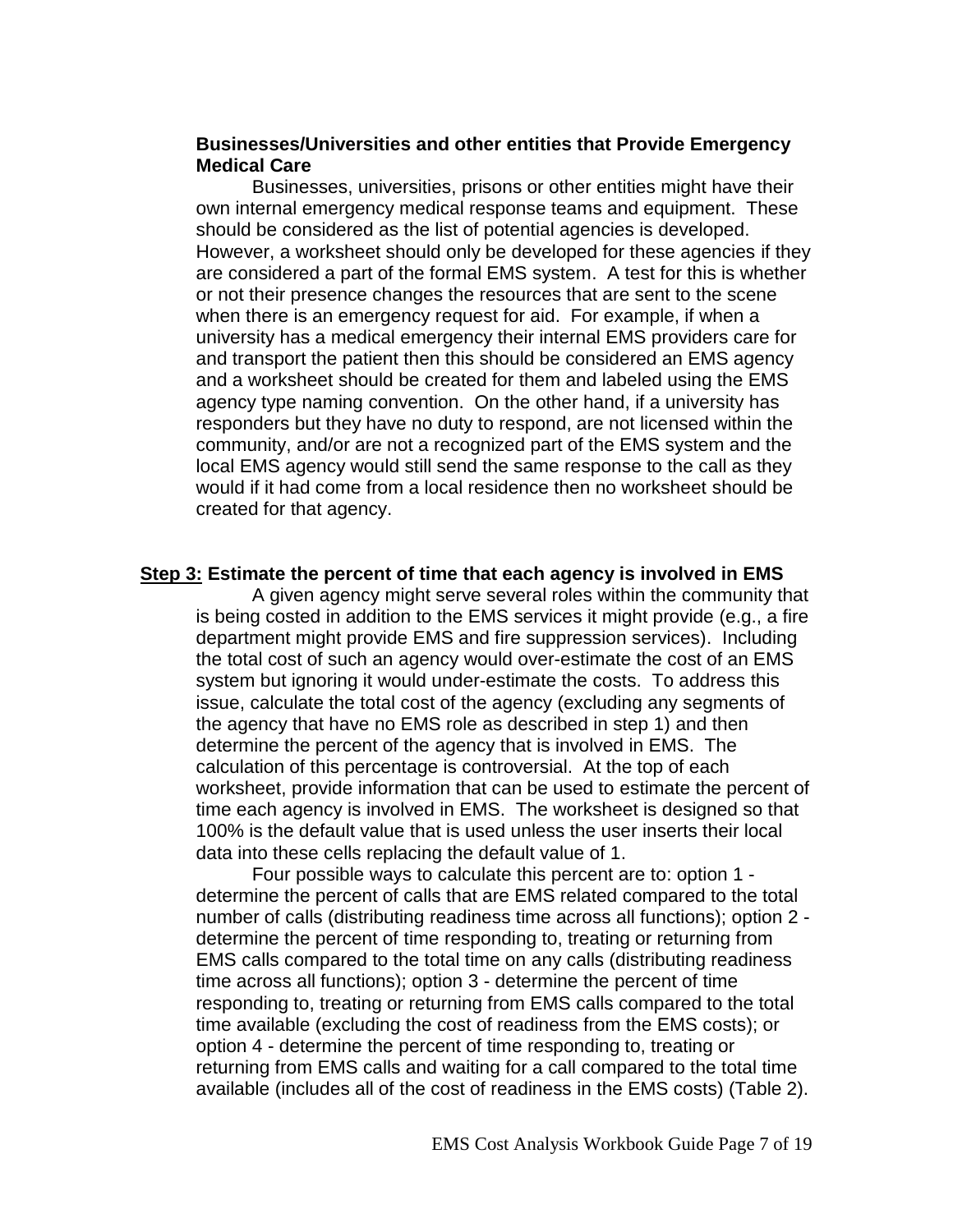This is just 4 examples of how these percents can be calculated there are numerous other methods that can be used.

|          | Table 2: Sample of Ways to Calculate Percent Involved in EMS                                                              |                |                                            |                                                                           |
|----------|---------------------------------------------------------------------------------------------------------------------------|----------------|--------------------------------------------|---------------------------------------------------------------------------|
| Option 1 | #EMS calls taken in the<br>community being costed                                                                         | $\blacksquare$ | Total # of calls taken by<br>the agency    | Attribute<br>readiness time<br>across all<br>functions based<br>on volume |
| Option 2 | Time on EMS calls taken in<br>the community being costed                                                                  |                | Total time on calls taken<br>by the agency | Attribute<br>readiness time<br>across all<br>functions based<br>on time   |
| Option 3 | Time on EMS calls taken in<br>the community being costed                                                                  |                | Total time available for<br>calls          | Attribute<br>readiness time<br>to other<br>functions only                 |
| Option 4 | (Total time available for<br>calls) – (Time on non EMS<br>calls and calls taken outside<br>the community being<br>costed) |                | Total time available for<br>calls          | Attributes all<br>readiness time<br>to EMS                                |

| Table 2: Sample of Ways to Calculate Percent Involved in EMS |  |  |  |
|--------------------------------------------------------------|--|--|--|
|                                                              |  |  |  |

This workbook is designed to determine the cost of readiness from a societal perspective thus it will use the percent options as listed in the table below for each respective agency type. However, this workbook is also intended to have the flexibility to be used for a variety of analyses and it is anticipated that some users may want to know the incremental cost for an agency to provide EMS services. The incremental costs are how much more it costs the community to have an existing agencies also provide EMS services. Therefore, the workbook also provides the incremental EMS cost by using a different percent for each agency type (as shown in the table 3).

There is also space for the user to insert an alternate percent. This will allow the user to report cost as a range or to generate a variety of reports using different cost perspectives. By inserting a different percent in the cell specified, a total cost for that agency using that alternate percent will be calculated. The bottom of each worksheet will provide the total cost to provide EMS services for that agency using the four percent calculation options listed above and the alternate method. The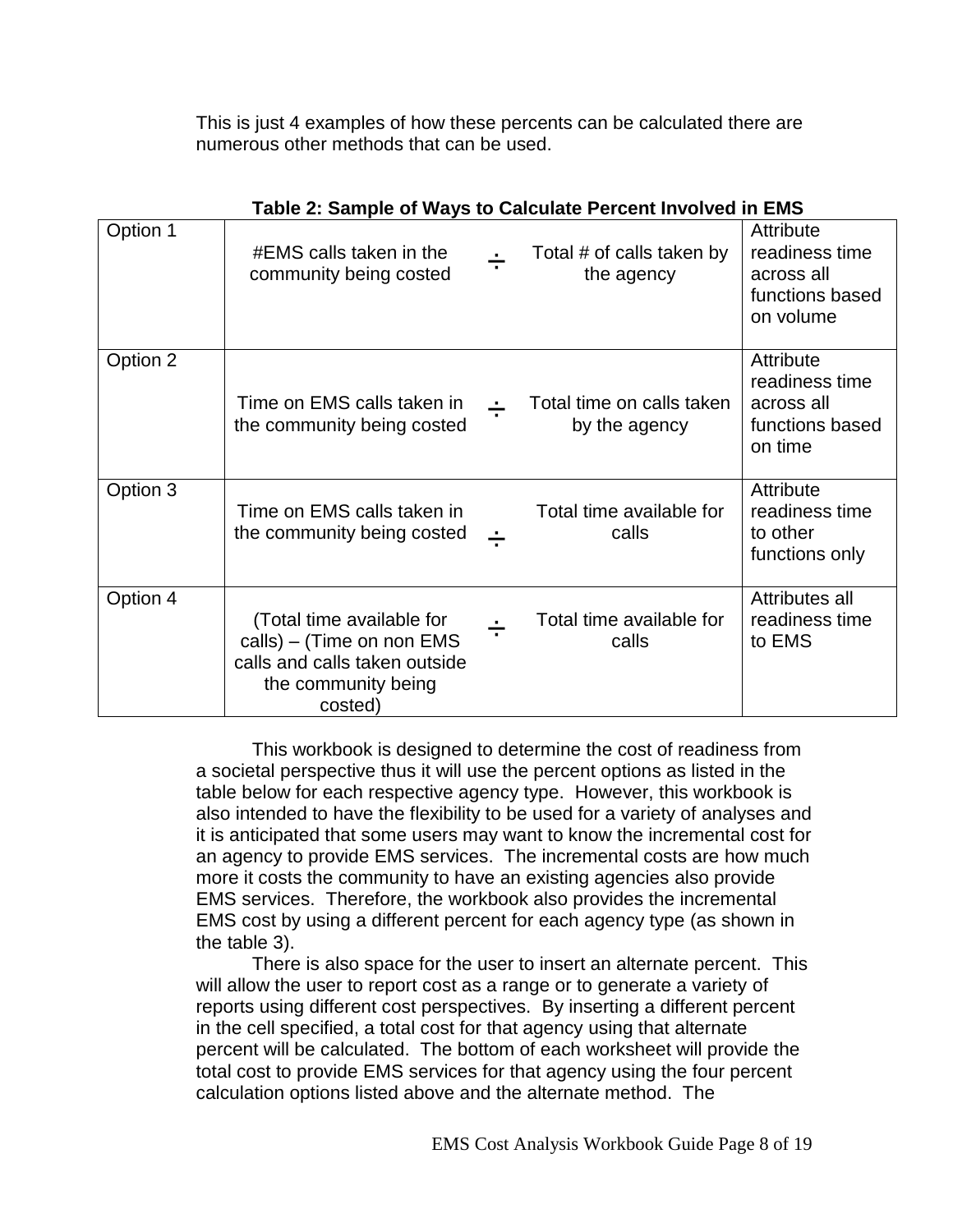TOTALAGENCY worksheet provides the total cost for all agencies of that type using the four percent calculation options listed above and the alternate method. The TOTAL SYSTEM Costs page provides detailed cost summaries using the calculation methods shown in table 3.

Some EMS agencies can serve a larger area than the community being costed or provide other services such as non-emergent interhospital transfer. If so, less than 100% of the EMS agency's costs should be attributed to the cost of EMS to the community. For example, to calculate EMS costs for a city that uses a helicopter service which also responds to the counties surrounding the city, determine the percent of the helicopter service to attribute to the cost of EMS for that city alone.

Further, if an agency provides several different programs related to EMS and each program has a different percent effort, they should be entered on separate worksheets. Enter the unique number of EMS calls and coverage hours for each program at the top of the corresponding worksheet. For example, a fire department that provides transporting EMS ambulances as well fire suppression and first response should be considered as three different agencies for costing purposes: an EMS agency, a first response agency, and a fire suppression agency. Therefore, in the cost workbook make two worksheets one for the aspects of the fire department that represent the EMS transport function and one that represents the first response function. No worksheet is needed for the fire suppression function.

Costs that are distributed across the two functions should be accounted for on each sheet based on their percent involvement. For example, shared building space should be divided by function and the percent for each function recorded. Alternatively, a person, such as a captain, whose position is 50% ambulance transport and 50% fire suppression, should only have half of their hours counted on the transport worksheet. The individuals, equipment, vehicles, and other resources, which are never used for any part of the EMS-related response, should not be included on any worksheet. For example, a fire inspector who would never participate in any aspect of EMS should not be included on any of the worksheets.

| <b>Agency Type</b> | <b>Naming</b><br><b>Convention</b> | <b>Societal</b><br><b>Total</b><br>using<br>economic<br>methods | <b>Incremental</b><br><b>Total using</b><br>economic<br>methods: | <b>Alternate</b><br><b>Total</b><br>using<br>economic<br>methods | <b>Alternate</b><br><b>Total using</b><br>accounting<br>methods |
|--------------------|------------------------------------|-----------------------------------------------------------------|------------------------------------------------------------------|------------------------------------------------------------------|-----------------------------------------------------------------|
|                    | <b>EMS</b>                         | Option 2                                                        | Option 3                                                         | User                                                             | User                                                            |
| <b>EMS</b>         |                                    |                                                                 |                                                                  | provided                                                         | provided                                                        |
| <b>Police</b>      | <b>PLC</b>                         | Option 2                                                        | Option 3                                                         | User                                                             | <b>User</b>                                                     |

| Table 3: Three Methods Used in the Workbook to Calculate Total |  |
|----------------------------------------------------------------|--|
| <b>EMS System Cost on the Worksheet "Total System Cost"</b>    |  |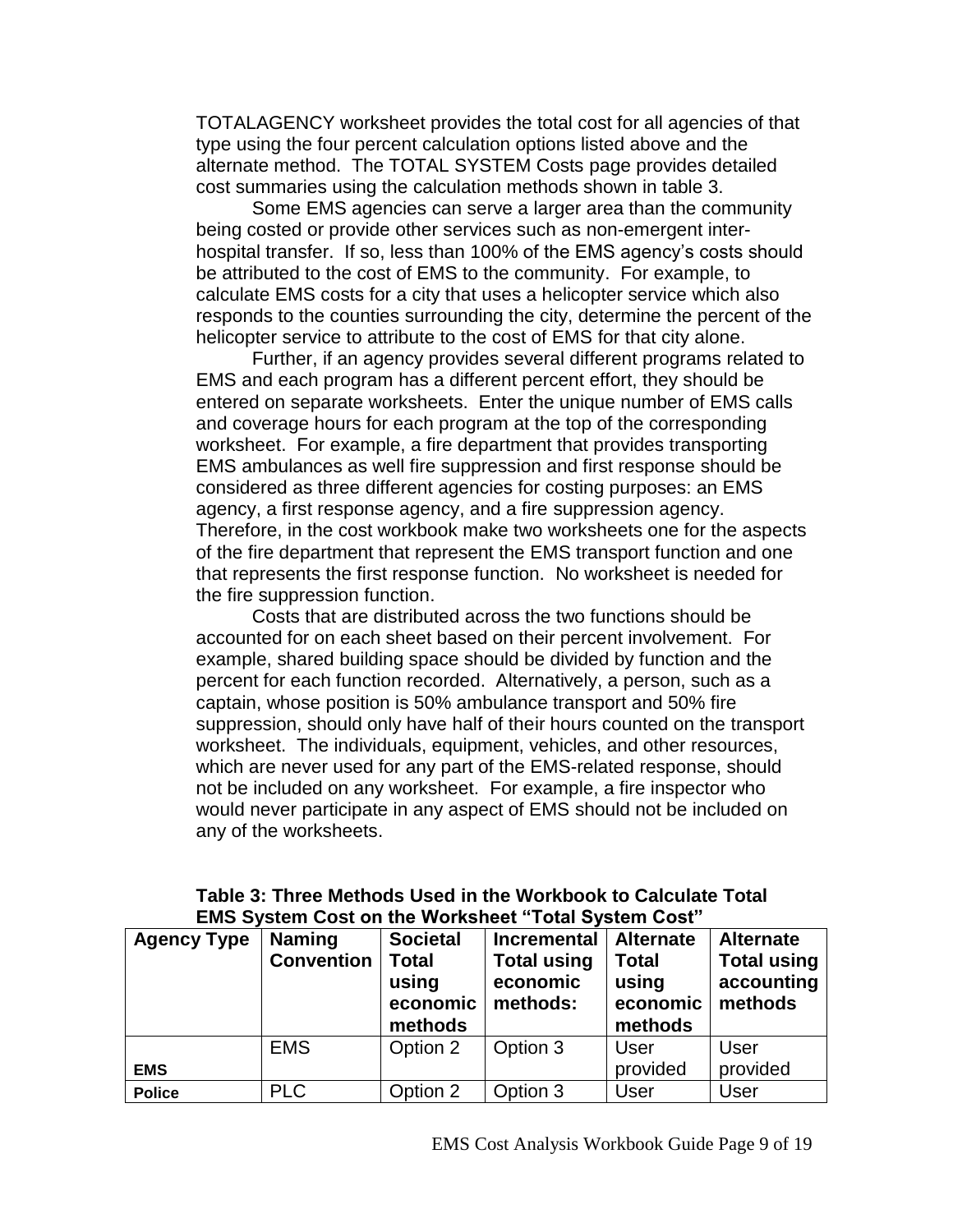|                                                                                                 |            |                  |                  | provided         | provided                |
|-------------------------------------------------------------------------------------------------|------------|------------------|------------------|------------------|-------------------------|
|                                                                                                 | <b>FRE</b> | Option 2         | Option 3         | User             | User                    |
| <b>Fire</b>                                                                                     |            |                  |                  | provided         | provided                |
| <b>Air Medical</b><br><b>Transport/Other</b><br><b>Specialty</b><br>Transport (e.g.,<br>Marine) | <b>AIR</b> | Option 2         | Option 3         | User<br>provided | User<br>provided        |
| Communication<br>Center                                                                         | <b>CMC</b> | Option 1         | Option 1         | User<br>provided | <b>User</b><br>provided |
|                                                                                                 | <b>PHS</b> | User             | User             | User             | User                    |
| <b>Public Health</b>                                                                            |            | provided         | provided         | provided         | provided                |
| <b>Specialty</b><br><b>Teams/HAZMAT</b>                                                         | <b>STS</b> | Option 2         | Option 3         | User<br>provided | <b>User</b><br>provided |
|                                                                                                 | <b>HSP</b> | User             | User             | User             | User                    |
| Hospital                                                                                        |            | provided         | provided         | provided         | provided                |
| <b>Community</b><br><b>Disaster</b>                                                             | <b>CDP</b> | User<br>provided | User<br>provided | User<br>provided | User<br>provided        |
| <b>Preparedness</b>                                                                             |            |                  |                  |                  |                         |
| <b>Shared System</b><br><b>Services</b>                                                         | <b>SSS</b> | User<br>provided | User<br>provided | User<br>provided | <b>User</b><br>provided |
| <b>Bystander</b>                                                                                | <b>BYS</b> | 100%             | 100%             | 100%             | 100%                    |

\*Note economic versus accounting method refers to the method used to account for buildings, vehicles, or other durable equipment that was purchased in the past. The economic method accounts for the change in the value of a dollar from year to year and uses a 3% discount rate. The discount rate can be changed by going to the CPICF worksheet and changing the values for the "Economic Depreciation Rate". The accounting method makes no adjustment.

# **Agencies that provide a single distinct EMS Service**

For agencies that only contribute a single distinct service or services to EMS include only the costs of the part of that agency that participates in EMS on the agency's worksheet. Do not include any costs that have no relation to EMS (providing care or administration). Further, when calculating the percent involved in EMS determine the percent for just those services not the entire organization. For example, if police officers on bicycles respond to all requests for medical aid in a large pedestrian mall, but do not respond in other places in the city then calculate the total cost of the bicycle program and then determine the percent involved in EMS by determining the percent of total bicycle calls that are EMS related. A second example would be a police department that does not respond to any medical calls but allows EMS to use its training facilities. Determine the total costs associated with the training facilities on the worksheet for that agency and then determine the percent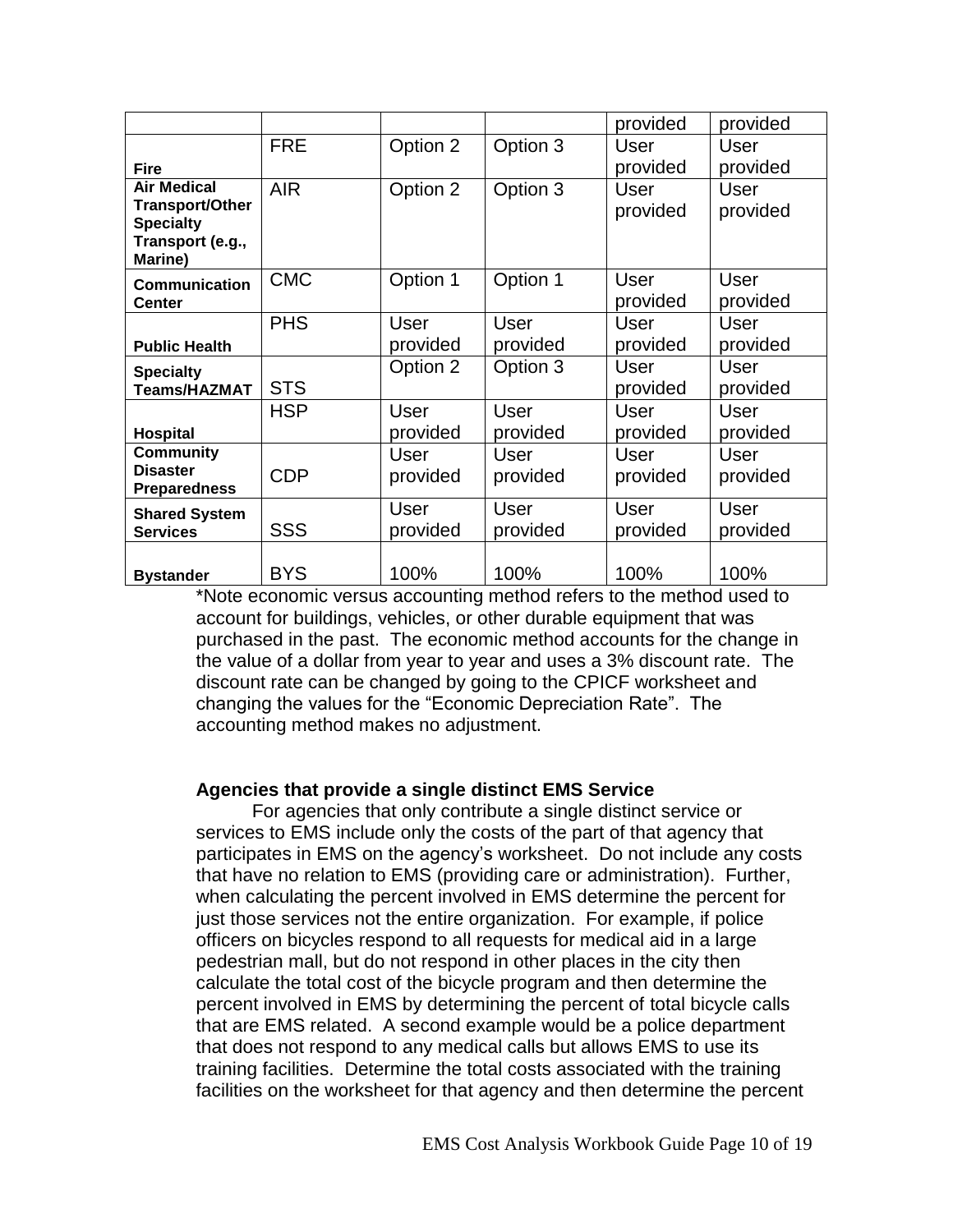of time that the training facility is used by EMS. However, if an agency were to provide several different programs with different amounts of effort a worksheet should be completed for each program (i.e., that single agency would be treated as multiple agencies with a worksheet for each function they serve). For example, if a single agency provided the bike program and the training facilities a worksheet would be completed for each program separately even though they are provided by the same agency. The worksheets for those two functions would be labeled using the same convention described above, as if they were two separate agencies.

#### **Step 4: Select a year**

To make data obtained in this worksheet comparable from year to year or across agencies, it is important to record what year costs were incurred for items recorded in the workbook. Once a year is selected wherever possible use the cost of that item for the selected year. For example, when calculating human resource costs use the costs from the year selected or when calculating vehicle costs try to use the average cost of vehicles purchased in the selected year. Record the year that the dollars were used in the cell under "year used" at the top of each worksheet. It may not always be possible for the cost of buildings, vehicles, and durable equipment to be stated in the year selected so for each of these items list the year's dollars that are used in the designated area of the workbook regardless of whether it is the same as the year stated at the top of the worksheet.

The cost calculated in the summary section of each worksheet and on the total pages will automatically be adjusted to 2006 dollars based on Consumer Price Index calculations published by the Bureau of Labor Statistics. This calculator will work through the year 2016. If you would like to use a different year and all of the costs are already in that year's dollars simply enter 2006 everywhere the year is asked. Entering "2006" for Year Used will result in overriding the calculations to the index year of 2006 (i.e., no adjustments due to inflation). If the costs are in a different year from the one you want to use (other than 2006) you will need to convert those dollars into that year using a separate calculator and then enter that year's cost in to the workbook.

#### **Step 5: Calculate Human Resource Costs**

For each agency worksheet, list all of the types of workers that are employed by that agency. This includes those who provide direct patient care as well as those who have support roles. For example, an EMS agency might have many levels of care providers, administrators, dispatchers, mechanics, clerical staff, etc. Each type of employee should be listed in their own column. In the row labeled employee type, insert a name for that type of employee and then enter the information for that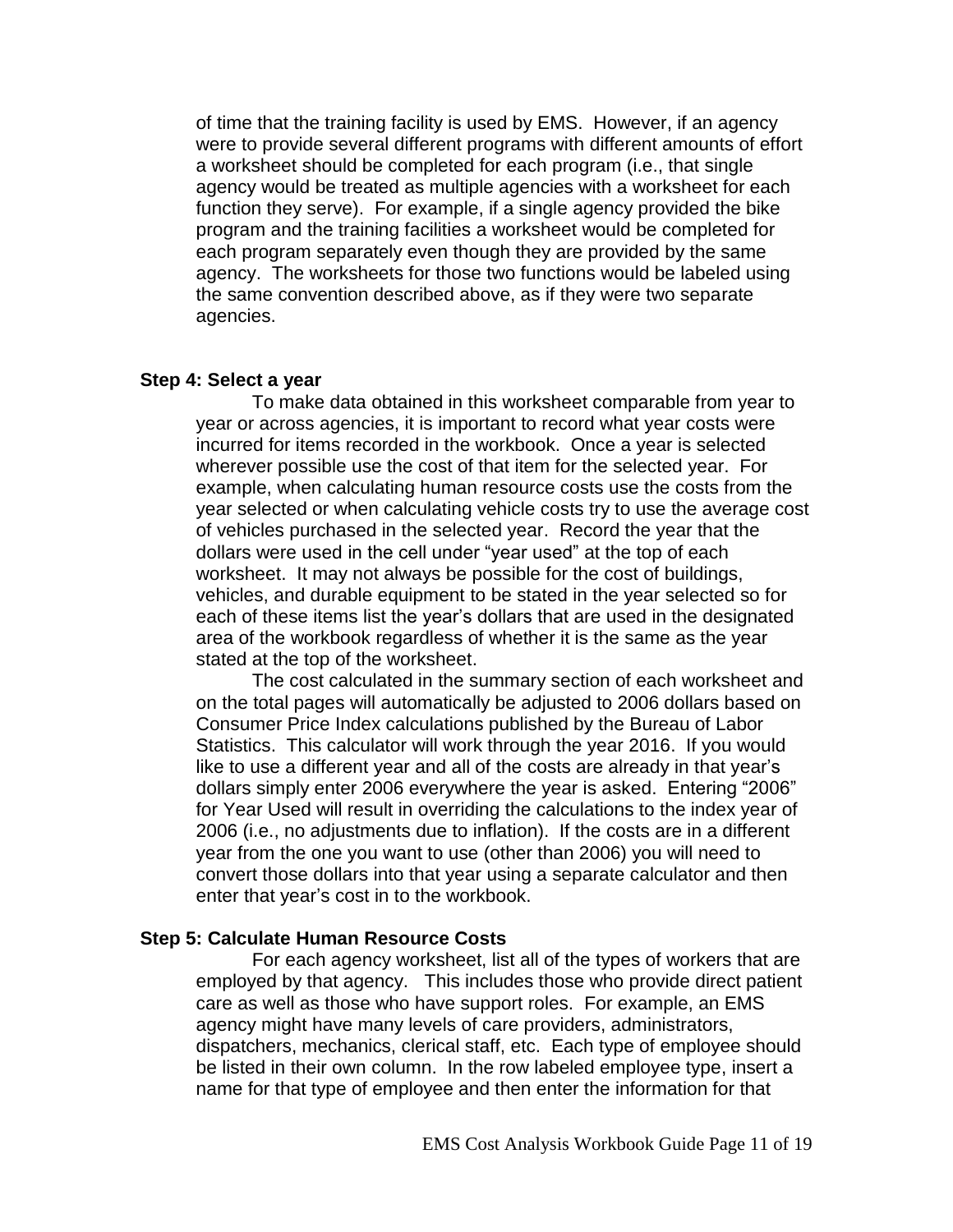employee type below the label. The existing labels in the green colored cells can be replaced with the names of the agency's employee types. For each type of employee, report the total number of hours worked in a year, the average hourly wage for that position, and the average hourly benefit.

For example: In EMS1, to add costing information for EMTs, click on the cell "Employee 1" (shaded in light green) and type in "EMT". To add additional employee types enter their designations into the Employee Type row, using a separate column for each employee type.

When completing the worksheet for salaried employees who do not have a set schedule assume that a salaried employee works 37.5 hours per week for 48 weeks or 1800 hours per year. Their average hourly wage is their compensation (including performance bonuses) divided by 1800. The average benefits are the employee's total benefits divided by 1800. Although these employees may work many more hours per week, this method will approximate those costs.

If the number of hours a salaried employee works is known, divide the salary and benefits by that number and enter that information on the worksheet. If wages and benefits are not separated from each other, calculate the average hourly wage and benefit, and enter this value in the "wage" cell and leave the benefit cell blank. If employees are paid hourly rather than salaried, include the average wages and benefits for each category of hourly employee and report the number of hours of coverage provided during a year. For example, an agency may have a mechanic on duty 24 hours per day with double coverage Monday through Friday for 8 hours. In this case, there are 208 hours (24 hours X 7days + 8 hours X 5 days) of coverage per week and 10,816 hours per year. Enter 10,816 in the worksheet under "number of hours worked at regular pay." If instead, an agency has a full time mechanic and 3 part time mechanics who cover a total of 60 hours per week each, add 1800 hours for the full time employee plus 3,120 for the hourly employees for a total of 4,920 hours of mechanic coverage per year. Enter the average hourly wage for the 4 mechanics under "average hourly wage."

Some agencies use volunteers to provide services. Although, these positions are not paid for by the agency, their cost should still be counted. Create a category for each type of volunteer that works for the agency and enter the number of hours covered by those volunteers. Under wages, enter the prevailing wage in the community. This can be found by going to<http://www.bls.gov/oes/current/oessrcma.htm#M> and selecting the geographic area that is being costed. Then select "all wages." Mean hourly wage for all occupations is at the top of the page. This wage should be recorded on the worksheet under "average hourly wage."

If services are contracted from an external source, these costs should be entered in the administrative cost section. However, if these services are provided by an agency that has its own worksheet, provide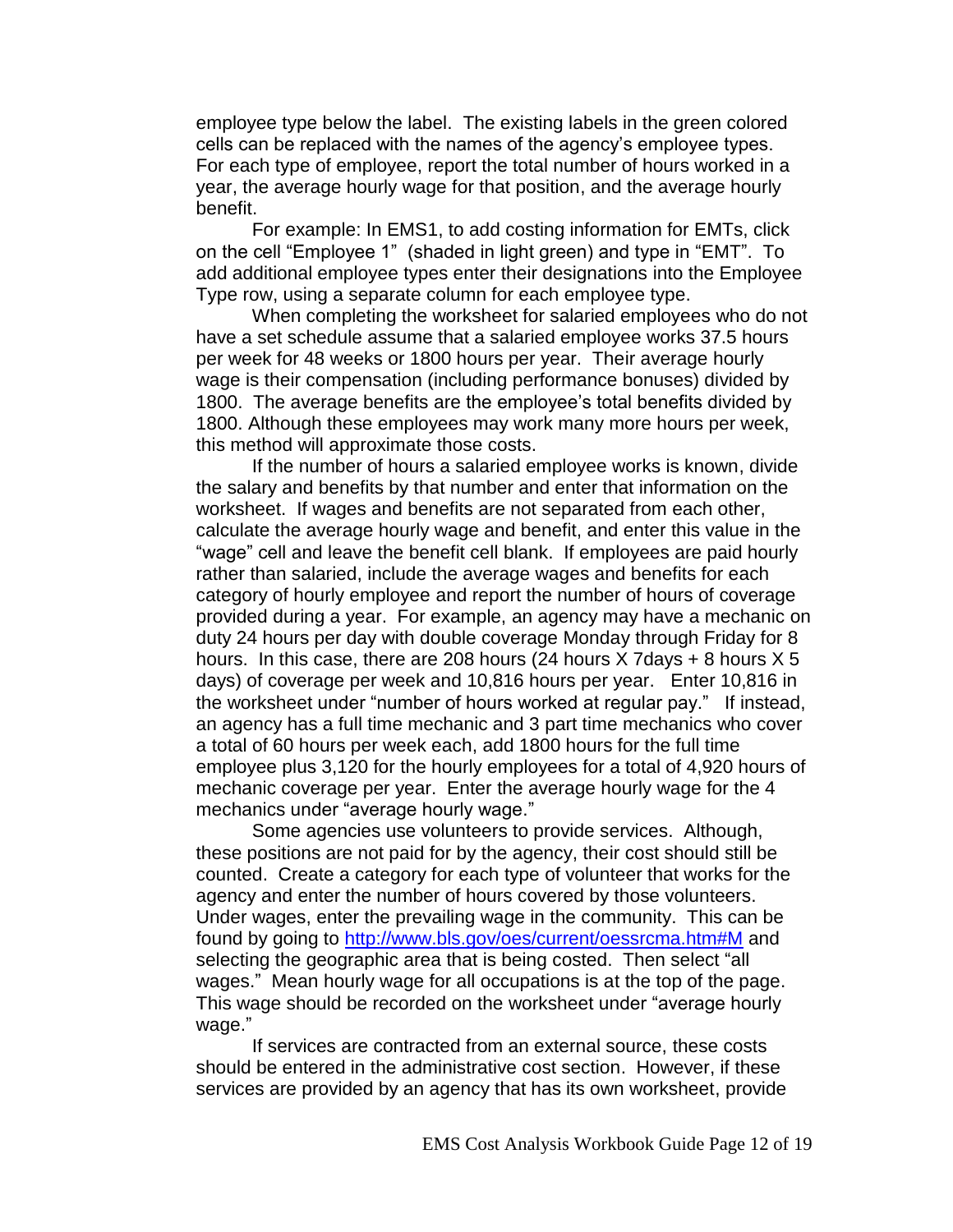the cost of those services on that worksheet and estimate the cost rather than the contract charge. If the service is not included on another agency worksheet (for example janitorial services) put the cost of that contract on the worksheet for the agency that buys the service. However, if these charges are less than the actual cost and it is possible to estimate the cost, the cost should be provided rather than the charge. Use caution not to double-count wage costs; do not include a given cost in more than one section. For example, if maintenance of vehicles is provided by employees as well as by third parties, include the wages and hours of employees who provide vehicular repair and the total cost of vehicular repair by an external body shop. Do not include the wages and hours of employees of the external body shop.

Use the number of hours training section if training time is paid for separately by the agency. If training is included in the regular working hours, then leave the hours of training blank. If training time is not paid for or included in the regular wage, then estimate the number of hours of training required and multiply it by the regular wage. For volunteer systems, when determining the human resources costs, the hours providing care and training should be included in the number of hours worked section and the prevailing wage would be used to determine cost.

As with any human resource, the cost of medical direction should be included and it should reflect the hours worked, not necessarily the amount of money that is charged. Care must be taken not to double-count these costs by including them on multiple worksheets.

Further, leadership activities may not be limited to the medical director. For each agency, account for time that is spent by employees on leadership committees and councils under the human resource section even if that time is uncompensated (provided outside of normal working hours and attendance is not considered a job requirement).

The time for members of agency board of directors and other agency specific boards should be accounted for even if the members are volunteers. This refers only to boards that are directly responsible for the agency that is being costed. Oversight bodies that have broader responsibilities (e.g., city council) should not be considered.

### **Step 6: Calculate Physical Plant Costs**

The physical plant costs are those related to all stationary buildings that are used to house and support any activities related to the agency. Types of physical plant buildings include (but are not limited to) training facilities, stations to house response vehicles and personnel, repair and other garages, and administrative offices. Each building should be listed in a separate column. The building name/type row should be used to type in a description of the building that is being costed. The cost for that building when it was originally purchased by the agency should be determined along with the year of the purchase. If any renovations have been done these costs should be listed along with the year of the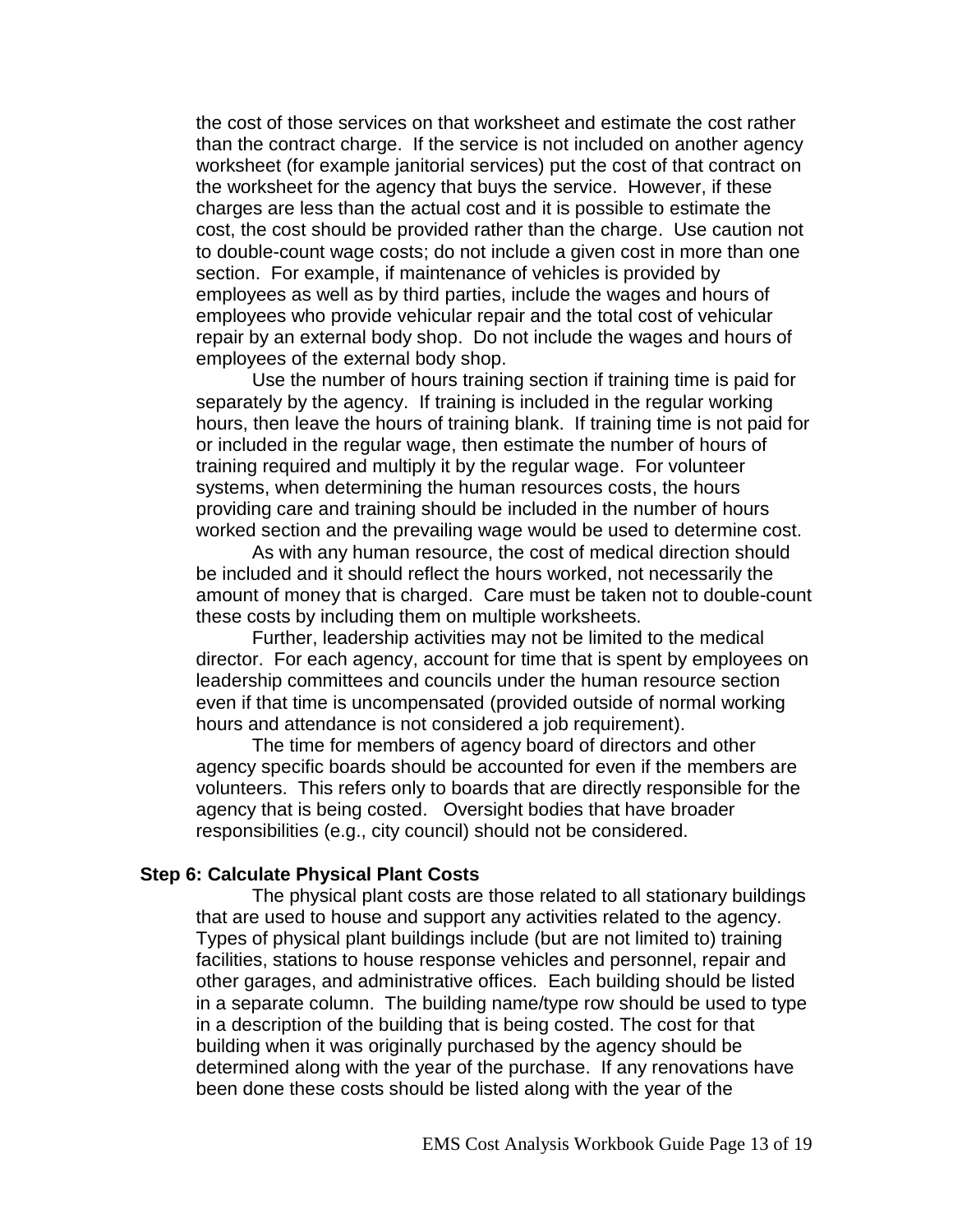renovation. If there were multiple renovations, include all renovations that have been made in the last 15 years. Enter them in separate columns but only enter the building costs once. The workbook will calculate economic and accounting depreciation for building costs and will use 30 years as the as the life span for the buildings and 15 years as the life span for renovations. Thus, buildings and renovations that are older than their life spans of 30 and 15 years respectively, do not contribute towards the agency's cost. These life spans can be changed for the entire workbook by going to the CPICF worksheet and changing the values for the "average life span of the building" and/or "average lifespan of renovations". Alternatively the lifespan for a single building or renovation can be changed by changing the individual values for that specific building. However, once these are changed from the default any future changes will need to be made manually.

When the purchase or renovation costs of a building are unknown, estimate the costs using the cost of the most recently built similar building. If this method of estimation is used, under year the facility was purchased state the year the building that is being used for the cost estimate was purchased. If the building was purchased more than 30 years ago leave the cost of the building blank, but account for any renovations. For a building that is not owned by the agency and there is no lease charged to the agency, estimate a lease cost for that building and enter that cost on the worksheet. This can be done by using the average industrial lease cost for the area.

For a building that is shared, determine the percent of the building that is devoted to the agency by calculating the total square feet devoted to the agency being costed and divide that by the total square feet of the building. If creating a worksheet for an agency that serves multiple functions including EMS, calculate the portion of the building that is devoted to that agency not the proportion that is devoted to EMS. The percent devoted to EMS will be determined using the percent calculated in step 2. If determining the cost of a single service provided by that agency, such as the police bicycle response at a pedestrian mall (see description in step 3), then calculate the percent of the building that is devoted to the EMS-related service, not to the entire police department.

For a rented or leased building, include the rent or lease costs for the year. Use the same guidelines as stated above for partial use arrangements. The worksheet will not allow both a rent or lease cost and a purchase cost to be entered. Lease costs should be reported using the same year stated at the top of the worksheet. This is adjusted to 2006 dollars for the total.

Next determine the actual yearly cost for utilities (e.g., electricity, gas, telephone, cable television service), janitorial services, maintenance, and insurance for the entire building. If there are other costs for the building list them in the worksheet under "other facility costs." If the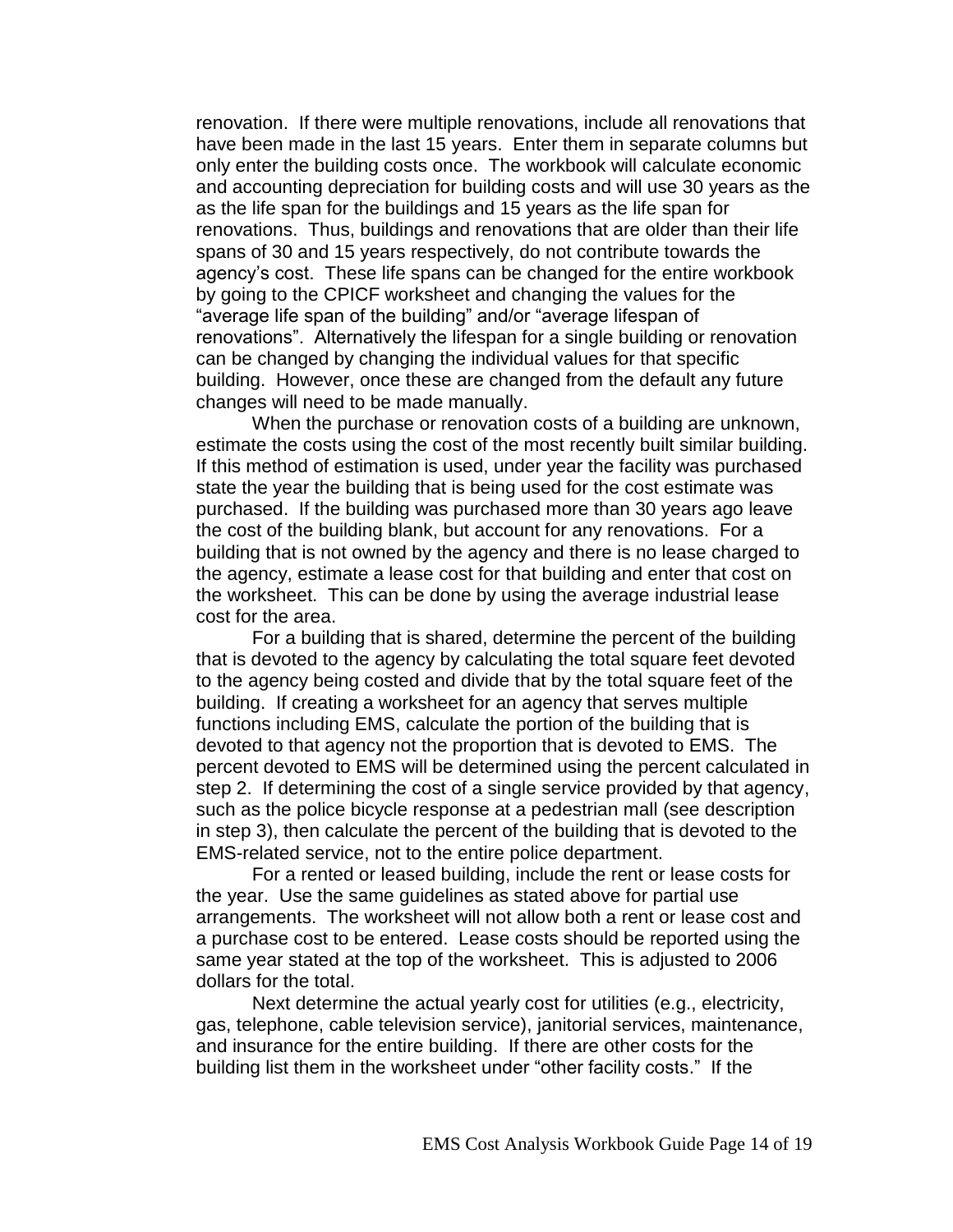agency budget reports a total cost for all of these services that may be entered instead of the individual amounts.

If the building utility costs are only known for the percent of the building that is devoted to the agency then enter those in the rows "utilities attributed to the agency". If the building utility costs are only known for the entire building then enter those in the rows "utilities attributed to the building" and the workbook will automatically apply the percent listed under percent of this building devoted to this agency. Either method can be used or both methods can be used for different utility types but do not double-count utility costs.

#### **Step 7: Calculate Vehicle Costs**

Vehicle refers to all modes of transport used by the agency. These could be used for EMS response, direct patient transport, or other EMSrelated purposes. This includes all types of transport vehicles (e.g., ground, air, or sea transport vessels). Each vehicle type should be listed in a separate column. The vehicle type row is used to enter a description of the vehicle type. If the vehicle is owned, enter the average cost and life span for a vehicle of that type.

There are two ways to calculate the cost of vehicles purchased in different years: 1) make a column for each year vehicles were purchased and enter the average cost for each year, as well as the number of vehicles purchased, the average life span, and the year; 2) calculate the average cost of vehicles purchased in a single year and use that cost for all vehicles of that type regardless of the year they were purchased. For example, an agency has 25 ambulances and they replace 5 ambulances every year, so that no vehicle is ever more than 5 years old. For the first option, enter the average vehicle cost for each year, list the total number of vehicles as 5 in each of the 4 columns, and list the year of purchase in each column. For the second option, calculate the average cost of the 5 ambulances purchased in a single year and enter that cost under average vehicle cost. Then enter 25 under the number of vehicles of that type owned and the year being used. If vehicles are routinely sold/traded-in after the agency-defined life span, then the purchase price entered under average vehicle cost should be the average purchase price minus the average sale price for a used vehicle of that type (e.g., trade-in/market value). If a vehicle is leased, provide only the yearly lease cost.

For each vehicle type, also include the yearly fuel, maintenance, and insurance costs. When calculating fuel costs federal and state taxes should be excluded. If the vehicle is leased and these costs are included in the lease price do not enter them a second time.

If an agency serves multiple functions, and there are vehicles that are never involved in EMS response or administration, then those vehicles should not be included on the worksheet. However, if a vehicle is involved in both EMS and other functions, then the full cost of the vehicle should be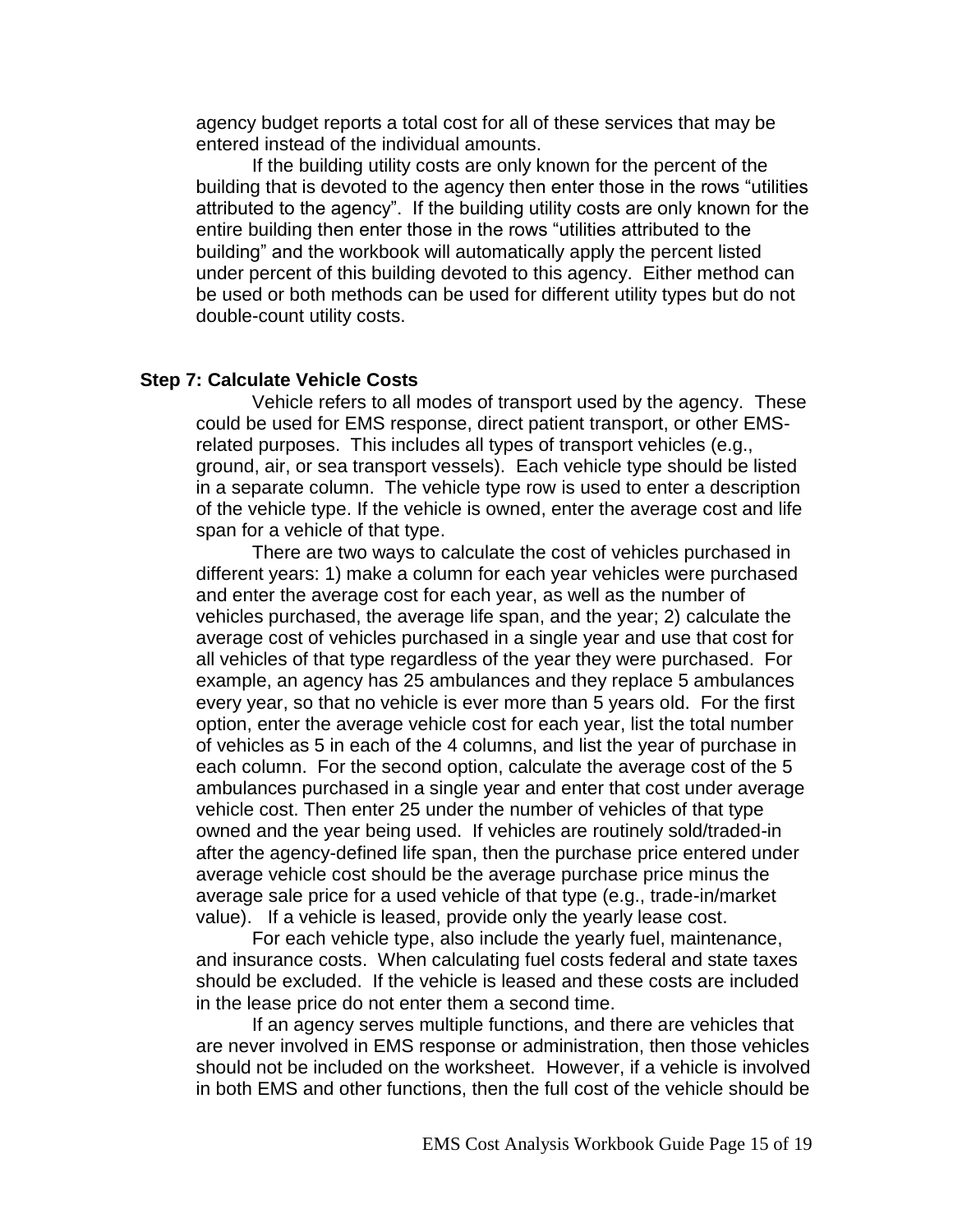entered into the worksheet and the percent calculated in step 3 will be applied to that cost.

It is important to make sure all types of vehicles are included (e.g., fire apparatus, ambulance, quick response vehicle, supervisory response vehicle, motorcycle, aircraft, watercraft, or bicycle).

# **Step 8: Calculate Equipment Costs**

Equipment includes those things that are used for direct patient care as well as items that are used to support the agency such as administrative computers, dispatch consoles and other. Do not include vehicles or buildings under this section. If any tax is paid in the purchase of equipment, deduct it when estimating/calculating cost. If equipment is leased, it should be listed under contract and shared services rather than in this section.

Consumable goods are those intended for single use and subsequently discarded (e.g., oxygen masks, AED pads). Durable goods are those that can be used for multiple patients (e.g., AEDs, gurneys). Some agencies/systems will list durable equipment as capital goods, while others will define it as any piece of equipment that costs over a certain amount. However, for this costing process, use the above definition to differentiate between the two. Each equipment type should be listed in a separate column. Equipment may be listed by the specific type (e.g., 4X4 gauze) or categories (e.g., bandages).

# **Durable Equipment**

Each type of durable equipment should be listed in a separate column. Enter the average cost and life span for each type of durable equipment, as well as, the average yearly maintenance costs and the number of pieces that are owned by the agency. If the life expectancy is not known, then use 15 years. A life expectancy must be entered for the workbook to function properly. Further, if the equipment is typically sold at the end of its life span enter the resale value of that equipment. If the used equipment is not sold, the resale value may be left blank.

Many pieces of durable equipment may require consumable equipment to operate. For example, an AED can not be used without pads, but the pads can only be used once while the AED can be used for multiple patients. In this case, the AED would be listed in a column under durable equipment and the pads would be listed under consumable equipment.

Further, if equipment has been purchased over multiple years, then use the average cost in a single year. If the equipment model selected has changed and the costs are different make a separate equipment type column for each model that is owned by the agency. Record the cost and the year the equipment was purchased on the worksheet.

# **Consumable Equipment**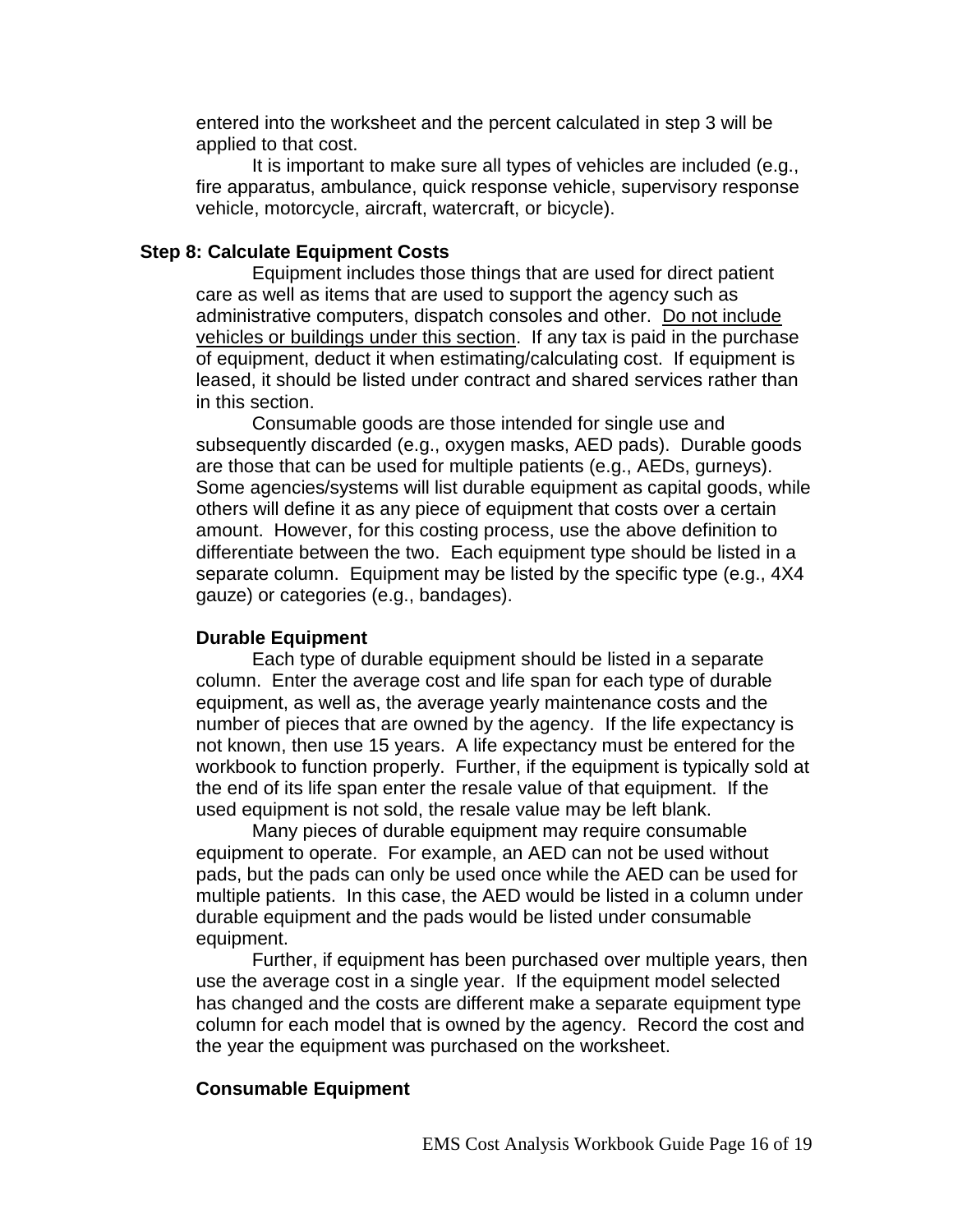For each type of consumable equipment or each category of consumable equipment list how many units are used or discarded per year, and the average cost per unit. If there are large categories of purchases from an agency budget and the number of units is not available leave that section blank and enter the total cost for the category in the row labeled "total cost per category".

### **Step 9: Calculate Other Administrative Costs Shared or Contracted Services**

Identify and include on the worksheet any services the agency uses that have not been counted in the previous steps. This includes services such as: human resources management by an outside agency, information technology services, legal services, or laundry service. Only list the services that are provided through a contract that have not already been counted in the human resources section. Each service type should be listed in a separate column. In the column below list the number of hours that service was used per year and the average cost per hour that was paid. If the number of hours/units of service used and corresponding cost is not known, enter the total cost for each service type, but not both.

### **Insurance**

The cost for insuring vehicles and buildings has already been considered under those sub-headings. However, the cost of other types of insurances must be counted. Start by making a list of each type of insurance. Examples include: liability/risk management or workers compensation. Each insurance type should be listed in a separate column. Provide the annual premium for each insurance type under its heading.

If insurance is self-funded by the agency, then enter the actual costs from the most recent fiscal year. If a cost is being paid by insurance fees than do not include that cost on the worksheet. For example, if the salary of an employee who is on "light duty" is being paid by insurance, that salary should not be included in the human resource section. However, the cost of replacing that employee should be included in the human resources section.

#### **Fees**

Make a list of each fee paid by the agency (e.g., regulatory compliance or accreditation). Make a column for each fee type and enter the total annual fee. If a fee is paid less frequently than yearly, then divide the total fee over the number of years it covers and enter that amount.

### **Information Systems**

Generate a list of all of the information systems used by the agency. Create a column for each information system type. For each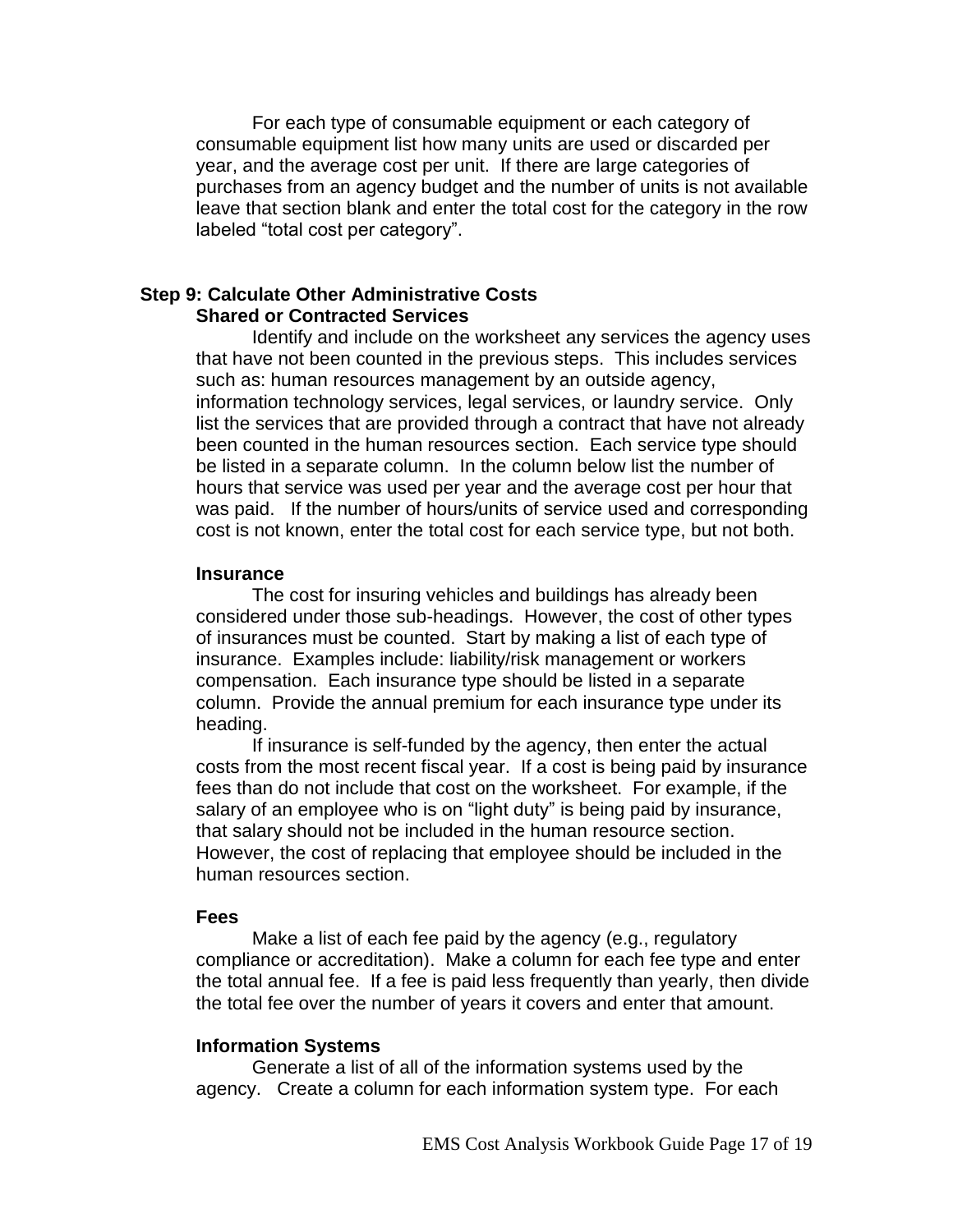entry determine if it is licensed or purchased. If it is licensed, enter the annual licensing fee. If it is purchased, enter the total purchase price and the anticipated life span in years. In either case, enter the number purchased or leased and any training fees that are not included in the purchase price or accounted for elsewhere. If life expectancy is not known, use 5 years.

### **Travel**

All travel costs outside the geographic area paid by the agency should be reported either as a total cost for the agency or broken down by trip, event, or employee type. When calculating cost on a per trip, event, or employee basis enter the average cost for transportation, the total lodging cost, per diem including number of days, and registration fees as well as the number of persons and number of trips. If entering the total cost of a trip, enter the total cost in "Other travel cost" and "1" for the number of trips; no other numbers should be entered for that trip type.

# **Step 10: Calculate EMS-related Training Costs**

Separate the EMS-related training the agency provides into initial and continuing training. Initial training is defined as any EMS-related training that is new to the student (e.g., paramedic training for basic EMT or CPR training for police recruits). Continuing training is defined as any EMS-related training that is a refresher for the student (e.g., renewing CPR training). Neither initial nor continuing training should include the basic medical education of an on-line physician, fire suppression training of fire fighters, etc., but would include specific EMS education for physicians, fire fighters, or others.

Create a column for each type of training. For each training, determine the annual training fees, space rental fees, equipment rental fees, and the cost of printing and duplication of training materials. If training equipment is purchased and it has been listed under equipment do not list it again here.

Since only EMS related costs are being included, no percent will be applied to these costs when the total costs are calculated for the system.

#### **Step 11: Calculate Bystander Training Costs**

On the worksheet titled "BYS", estimate the total number of people in the community who take CPR training, public access defibrillation training, and "First There First Care" courses during a year and the average cost to train a single person in those courses. These training courses are primarily intended to train lay responders to enhance the EMS system. All courses provided in the community should be included not just those taught by the agencies listed in the workbook.

For each course, enter the total number of instructors, the average hourly wage for an instructor, the total number of people who took the